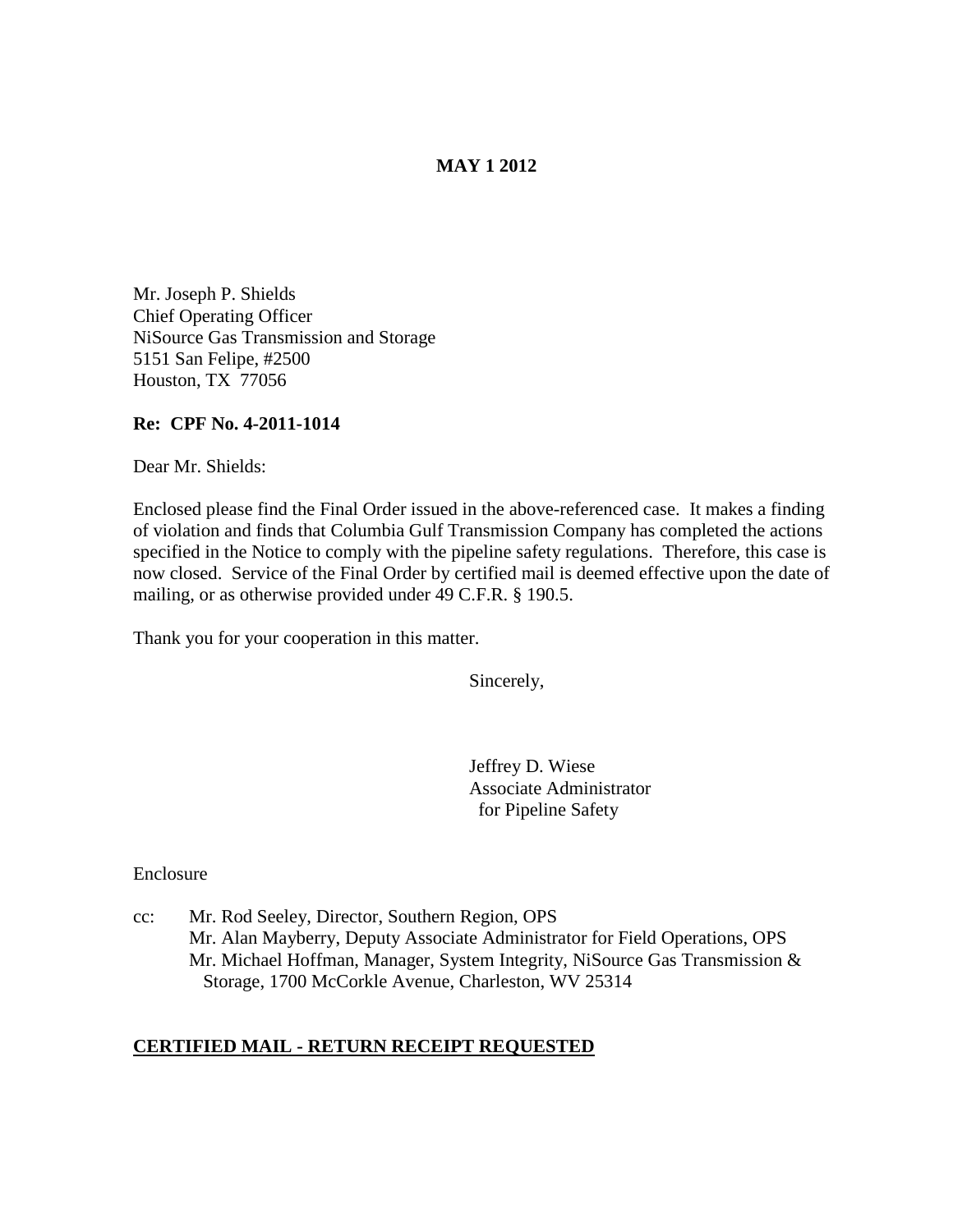### **U.S. DEPARTMENT OF TRANSPORTATION PIPELINE AND HAZARDOUS MATERIALS SAFETY ADMINISTRATION OFFICE OF PIPELINE SAFETY WASHINGTON, D.C. 20590**

**)**

**)**

**)**

**In the Matter of )**

**Columbia Gulf Transmission Company, ) CPF No. 4-2011-1014**

**\_\_\_\_\_\_\_\_\_\_\_\_\_\_\_\_\_\_\_\_\_\_\_\_\_\_\_\_\_\_\_\_\_\_\_\_)**

**\_\_\_\_\_\_\_\_\_\_\_\_\_\_\_\_\_\_\_\_\_\_\_\_\_\_\_\_\_\_\_\_\_\_\_\_**

**Respondent. )**

### **FINAL ORDER**

On various dates in 2010, pursuant to 49 U.S.C. § 60117, a representative of the Pipeline and Hazardous Materials Safety Administration (PHMSA), Office of Pipeline Safety (OPS), conducted an on-site pipeline safety inspection of the facilities and records of Columbia Gulf Transmission Company (CGTC or Respondent) in Louisiana, Mississippi, Tennessee, and Kentucky. CGTC is the operator of a 3,400-mile interstate pipeline system that transports natural gas to customers and markets in the Midwest, Southeast, and Northeast.<sup>[1](#page-1-0)</sup>

As a result of the inspection, the Director, Southwest Region, OPS (Director), issued to Respondent, by letter dated November 7, 2011, a Notice of Probable Violation and Proposed Compliance Order (Notice), which also included a warning item pursuant to 49 C.F.R. § 190.205. In accordance with 49 C.F.R. § 190.207, the Notice proposed finding that CGTC had violated 49 C.F.R. Part 192 and proposed ordering Respondent to take certain measures to correct the alleged violation. The warning item required no further action but warned the operator to correct the probable violation or face future potential enforcement action.

CGTC responded to the Notice by letter dated December 12, 2011 (Response). The company did not contest the allegations of violation but provided information concerning the corrective actions it had taken. Respondent did not request a hearing and therefore has waived its right to one.

# **FINDING OF VIOLATION**

In its Response, CGTC did not contest the allegation in the Notice that it violated 49 C.F.R. Part 192, as follows:

<span id="page-1-0"></span> $1$  CGTC is a subsidiary of NiSource Gas Transmission & Storage, which owns and operates approximately 15,000 miles of interstate natural gas pipelines and an integrated underground storage system in North America. <http://www.ngts.com/en/home.aspx> (last accessed Feb. 29, 2012).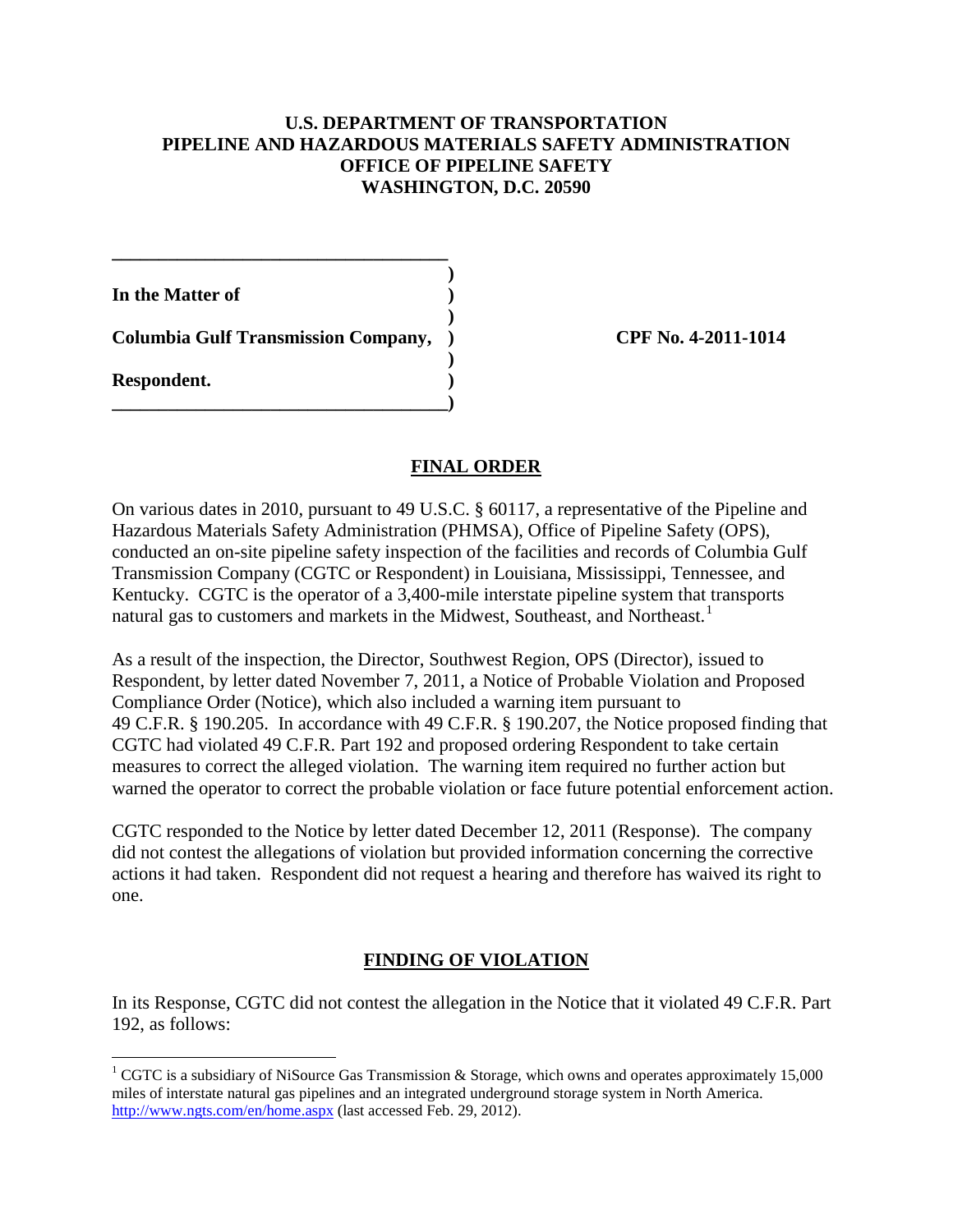**Item 2:** The Notice alleged that Respondent violated 49 C.F.R. § 192.615(b), which states:

#### **§ 192.615 Emergency Plans.**

(a) Each operator shall establish written procedures to minimize the hazard resulting from a gas pipeline emergency. At a minimum, the procedures must provide for the following: . . . .

(b) Each operator shall:

 $(1) \ldots$ 

(2) Train the appropriate operating personnel to assure that they are knowledgeable of the emergency procedures and verify that the training is effective.

The Notice alleged that Respondent violated 49 C.F.R. § 192.615(b) by failing to train appropriate operating personnel to assure that they were knowledgeable of the company's emergency procedures and to verify that the training was effective. Specifically, the Notice alleged that CGTC did not have adequate documentation to demonstrate that the company's control center personnel had received the required training, or that Respondent had taken steps to verify the effectiveness of that training. The Notice stated that the only documentation CGTC provided to the OPS inspection team was a sign-in sheet and brochure for the emergency plan training for the company's control center personnel.

Respondent did not contest this allegation of violation. Accordingly, based upon a review of all of the evidence, I find that Respondent violated 49 C.F.R. § 192.615(b) by failing to train appropriate operating personnel to assure that they were knowledgeable of the company's emergency procedures and to verify that the training was effective.

This finding of violation will be considered a prior offense in any subsequent enforcement action taken against Respondent.

### **COMPLIANCE ORDER**

The Notice proposed a compliance order with respect to Item 2 in the Notice for violations of 49 C.F.R. § 192.615. Under 49 U.S.C. § 60118(a), each person who engages in the transportation of gas or who owns or operates a pipeline facility is required to comply with the applicable safety standards established under chapter 601. The Director indicates that CGTC has taken the following actions in response to the proposed compliance order:

> 1. With respect to the violation of § 192.615(b) (**Item 2**), Respondent has implemented a robust emergency training plan program for its control center personnel. PHMSA has reviewed the procedures and records for that program and found them to be satisfactory.

Accordingly, I find that compliance has been achieved with respect to this violation. Therefore, the compliance terms proposed in the Notice are not included in this Order.